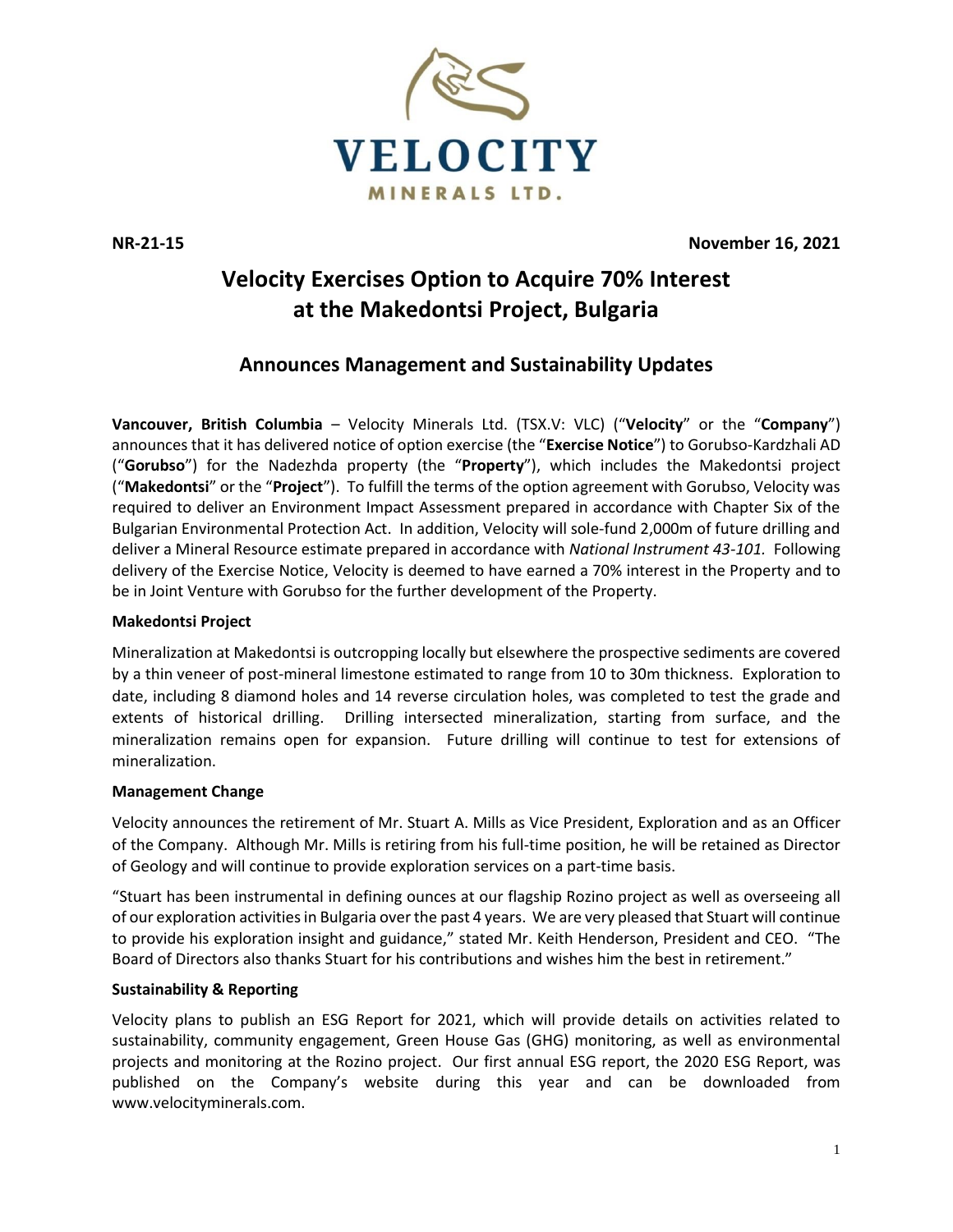Over the past four years, Rozino has advanced rapidly from initial exploration through to a positive prefeasibility study. As our exploration activities have ramped up, so too have our activities related to environmental monitoring, stakeholders and social engagement, as well as environmentally focused community projects.

More recently, we have initiated a new recycling project in the municipality of Ivaylovgrad, where the Rozino project is located. The recycling project involved design and manufacture of collection facilities for plastic bottles, which were placed in publicly accessible locations. Velocity staff manage the collection of plastics as well as processing and transportation of the material for recycling off-site. This is the first time that recycling facilities have been available in Ivaylovgrad and interest from the local population has exceeded all expectations.

A new environmentally focused community project includes installation of honeybee hives at the Rozino site. Honeybees are highly sensitive to their environment, and we view their co-exitance with our exploration activities as a positive indicator that we are effectively managing noise and other environmental factors.

These and other sustainability projects will be described in detail in our planned 2021 ESG Report.

#### **About Velocity Minerals Ltd.**

Velocity is an exploration and development company focused on southeastern Bulgaria. Velocity's strategy is to develop a low cost centralized "Hub and Spoke" operation whereby multiple projects within this emerging district produce concentrates for trucking to a central processing plant for production of doré. Velocity has a 70% interest in the Tintyava property, which includes the Rozino project, a 70% interest in the Momchil property, which includes the Obichnik project, a 70% interest in the Nadezhda property, which includes the Makedontsi project, and a 100% interest in the Iglika property. Velocity's management and board includes mining industry professionals with combined experience spanning Europe, Asia, and the Americas as employees of major mining companies as well as founders and senior executives of junior to mid-tier public companies. The team's experience includes all aspects of mineral exploration, resource definition, feasibility, finance, mine construction and mine operation as well as a track record in managing publicly listed companies.

#### **Qualified Person**

The technical content of this release has been approved for disclosure by Stuart A. Mills, BSc, MSc, CGeol, a Qualified Person as defined by NI 43-101 and the Company's Director of Geology. Mr. Mills is not independent of the Company.

On Behalf of the Board of Directors

"Keith Henderson"

President & CEO

For further information, please contact:

Keith Henderson Phone: +1-604-484-1233 E-mail: [info@velocityminerals.com](mailto:info@velocityminerals.com) Web: [www.velocityminerals.com](http://www.velocityminerals.com/)